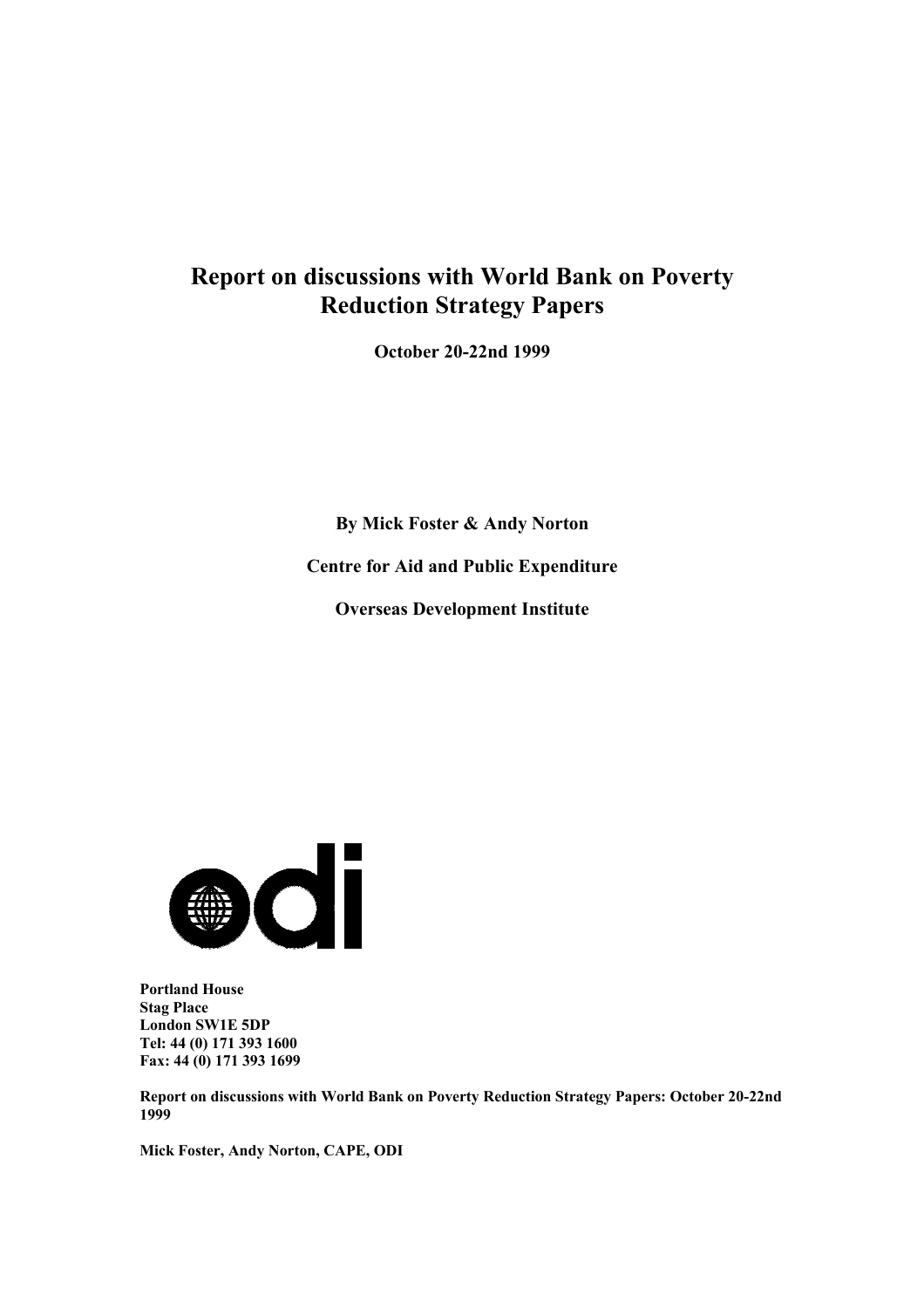## **Summary and Recommendations**

- 1. The World Bank and IMF are engaged in high-level dialogue on developing outlines for the content and process of Poverty Reduction Strategy Papers -–with the Bank leading on the technical side. These papers are intended to be approved by the Boards of both the Bank and the Fund, and will replace the Policy Framework Paper. The structural conditions of the successor to ESAF (the Poverty Reduction and Growth Facility) will be drawn from the PRSP, as will the objectives of the Bank Country Assistance Strategy. There is an objective that the PRSP should become the overarching framework for all donor support, with the strategy providing a comprehensive overview linked to the macro and budget framework, and to an action plan for implementation. There is heavy emphasis on participation in the formulation and monitoring of PRSPs.
- 2. Good progress has been made but our discussions and the presentation we were asked to give to Bank staff focused on a number of issues which still need clarification, notably:
- Ownership Govts already have their own planning and policy and budget processes, how can we ensure that PRSPs are not seen as just another imposition from Washington? This point is linked  $to$ -
- Initiative overload CDF, PRSP, NEAP, CAS, UNDAF, Long Term Perspective studies etc. all generated by donors – how can PRSP be integrated with legitimate partner country decisionmaking through 'mainstream' mechanisms for political accountability?
- Comparability of treatment who assesses PRSPs using what criteria, how can judgements be seen as transparent and fair?
- Timetables– as the timing and content of PRSPs is currently interpreted, time-pressures would have a negative effect on participation and broad ownership.
- Country variation– the 'Uganda experience' has fed into the thinking behind PRSPs but how should the donor community proceed in cases where the government has made little progress in key areas?
- 3. The CAPE advisory input focused on issues of process rather than content, as the Bank materials so far prepared have fleshed out much of the agenda in terms of appropriate frameworks for content of PRSPs. The overheads for the presentation made to Bank/Fund staff attached to this report indicate the broad lines of argument of our input.

# **Recommended Follow-up**

4. The main recommendations we made in our seminar are summarised in Paragraph 11 below, and given in full in the attached overheads. These can not be said to have been accepted at this stage, and (if DFID and the PREM team accept them) there will be a need for further work to develop a consensus around them in the Bank, the Fund, and the respective boards. In addition to work to achieve this, we have the following suggestions for possible areas of follow-up:

#### **Short-term actions**

- CAPE to produce proposals for how the quality of the process of developing and implementing a Poverty Reduction Strategy can be assessed, including possible benchmarks and indicators. This would require a further modest input from Andy Norton.
- DFID should consider organising or facilitating a workshop to involve key stakeholders from ESAF countries (particularly in Africa) in the debates over the content and process of PRSPs. There is some urgency given that the 'new world' in which the PRSP replaces the old-style Policy Framework Paper starts in January 2000. The target date for a seminar of this kind should therefore be early December. A high-profile event chaired by the Secretary of State would give weight to the conclusions. The timeframe for this is demanding, however – and an alternative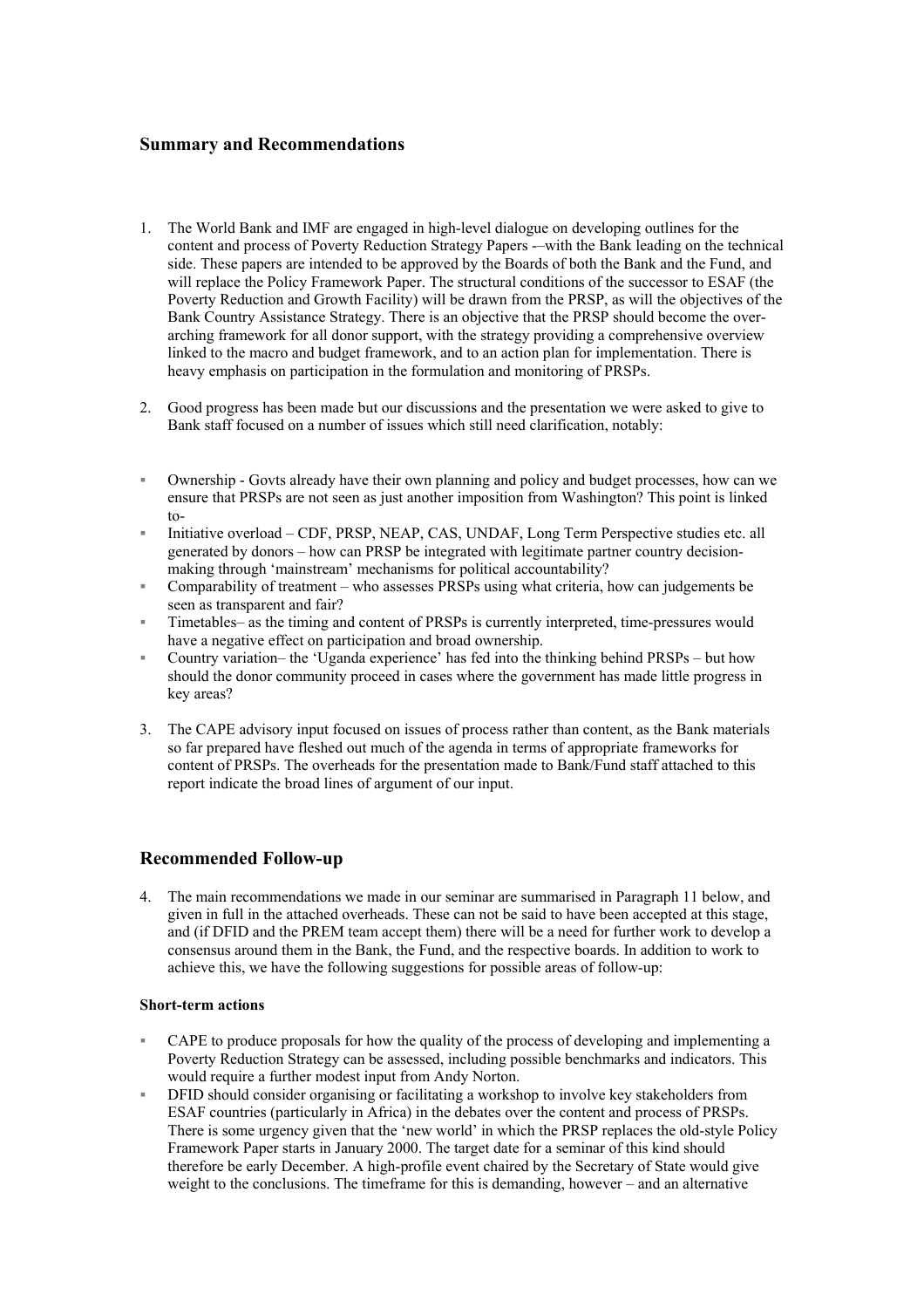strategy might be to establish an email network to engage with key African policy makers and obtain feedback on the developing proposals.

- The wider donor community also needs to be consulted on the development of PRSPs: the DAC poverty forum would be the obvious group in which to exchange views.
- DFID (SDD) should support the proposal from Parmesh Shah (World Bank Participation Coordinator) for a rapid piece of technical assistance to synthesise experience on participatory processes to support the formulation of poverty reduction strategies at the country level.

## **Medium-term actions**

- In the medium term, there will be a need for a forum for developing country practitioners to exchange experiences and emerging good practice. A learning network should be established in Africa (possibly also encompassing other ESAF/PRGF countries) to enable a sharing of countrylevel experience between government and civil society specialists. This could also function as a reservoir of expertise to be drawn on in developing PRSPs and related initiatives. It might develop out of any meeting organised by the Secretary of State, or from the e mail consultations proposed above.
- To enable quality PRSPs to be produced by a process owned by countries themselves, technical support should be under Government control, possibly using pooled donor funding with some independent quality control.
- Annual Government/Donor consultations will be needed on the PRSP and progress in implementing it, either through a reformed CG/ Round Table process, or through a dedicated event linked to the annual budget cycle.

## **Introduction**

- 5. Mick Foster and Andy Norton of CAPE visited the World Bank with the following terms of reference:
- provide technical assistance to Ann Duncan of the PREM network as requested to the end of supporting the World Bank unit responsible for thinking through the process and content of the proposed Poverty Reduction Strategy Papers.
- Report back to DFID with recommendations on possible actions DFID could take to support the development and operationalisation of the concept of PRSPs.
- 6. Andy Norton was also asked to liase with Parmesh Shah (Participation Co-ordinator, World Bank) on proposals for joint work (DFID, World Bank) on the participation dimensions of PRSPs.
- 7. The main event was a well attended seminar in the Bank (the room was full to bursting, with some staff turned away): the overheads which we used are attached. This was followed up by a small working meeting chaired by Chris Scott. We also held meetings with Ann Duncan of the PREM network, who is responsible for taking forward the approach; with Tony Boot and David Andrews in the IMF; with Parmesh Shah of the Social Development Department; with Ritva Reinnike of the development Research Group, who is task manager for the proposed Uganda Public Expenditure Reform Credit, and was previously Uganda country economist; with Greg Toulmin of the Comprehensive Development Framework support unit in the Bank; and with UKDEL.

## **Discussion with IMF**

8. We asked Tony Boot and David Andrews of the IMF PDR Department if there was any danger that the PRSP could experience a re-run of the problem with the policy framework paper, which had also started life with high expectations of developing into a tri-partite document. This commitment had eroded because the document had no role in Bank procedures now that the Bank board no longer discussed it, and hence Bank staff lacked incentives to allocate time to the PFP.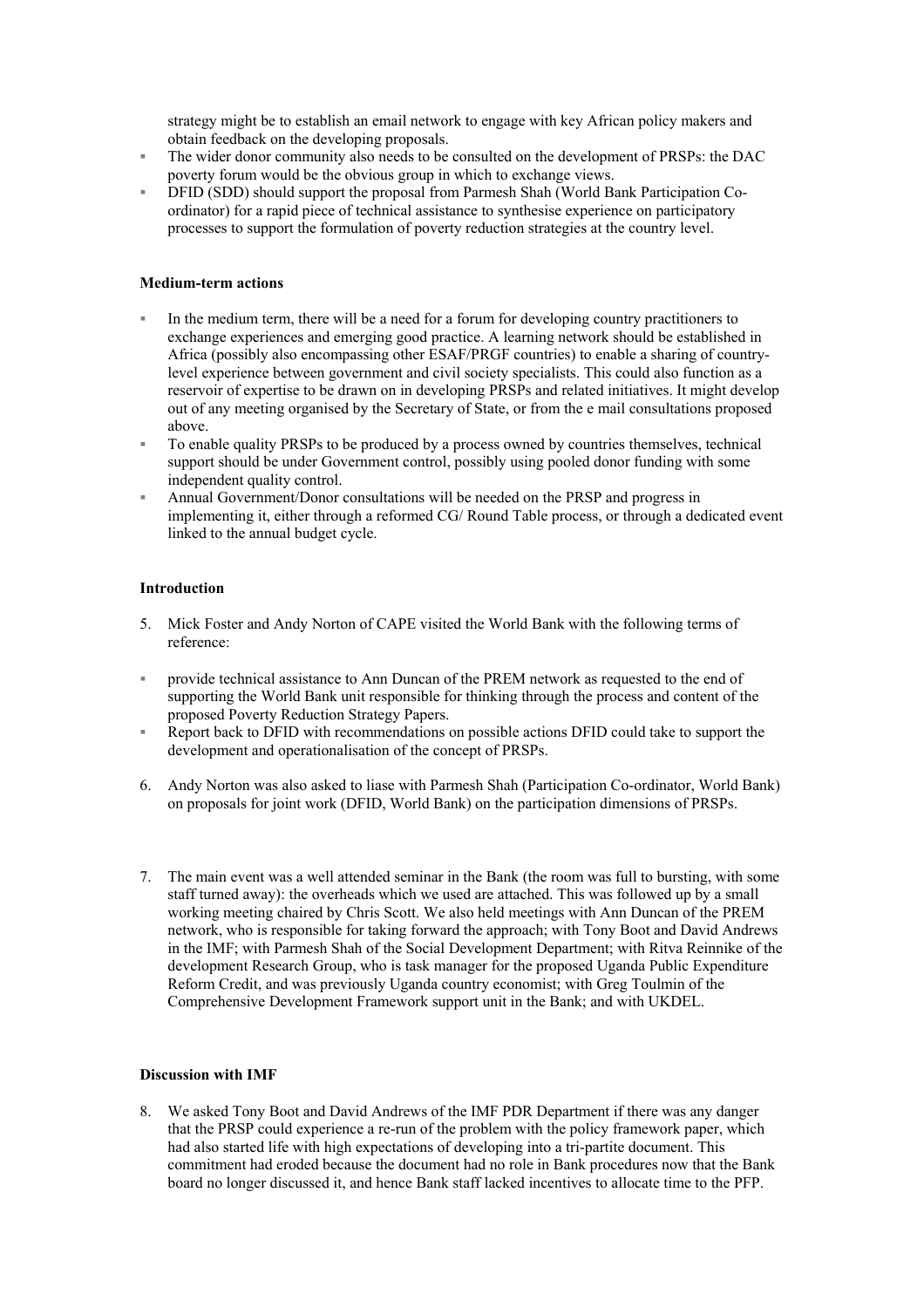Even for the Fund, the important parts of the PFP were those that became reflected in the structural conditions of Fund lending. Governments had too often been asked to endorse a PFP document drafted in the Fund, though that was changing. The Fund staff conceded that there were tensions in planning for PRSPs. On the one hand, the imperative of ownership and the need for building Government capacity required time. On the other hand, the desire for speedy development of PRSPs and a perceived need for a document which the Fund board would recognise as a policy document, argued for more of a role for the Washington institutions. The heads of both institutions recognised that early PRSPs may be of variable quality, but staff lower down remained nervous at the prospect of taking technically weak documents to the Board. Nevertheless, they stressed that there was indeed a commitment to fundamental change, and a recognition that Bank and Fund had been told very directly by their Boards that they must work together more closely in low-income countries. We suggested a separation between the Government document setting out what they had agreed to do, and the Bank/Fund appraisal of it.

- 9. We sought clarification of the role which the PRSP would play in Fund lending. The Fund would retain their own separate lending documents for Board presentation, as at present. The issue of which aspects of the PRSP would be reflected in IMF conditionality and how this would be determined remained somewhat unclear. PDR feel that there is now a commitment to a reciprocal approach, with the Fund willing to suspend lending based on Bank assessments that the poverty agenda had made insufficient progress: there was already one case where this looked likely to happen on HIPC. Though recognising the need to interpret poverty indicators with judgement, the Fund insisted that clear benchmarks and indicators would be needed if judgements were not to become arbitrary. At the same time, they recognise that both Fund staff, and the Fund board, were better equipped to exercise well informed judgement and interpretation in the more familiar areas of macro-economic policy.
- 10. The most interesting innovation from the point of view of Fund practice is the commitment to a more open process of discussion of macro- economic and budgetary trade-offs. There would be more than one macro scenario, with an iteration between resources and needs, and a recognition that more than one path for the macro-economy could be consistent with macro stability. This is in line with the recommendations of the independent ESAF review (and of the Foster and Thomas paper on IMF programmes in aid dependent countries!) It requires among other things good communication between the Fund and the donor agencies, and the development of workable fiscal frameworks which capture donor commitments and disbursements.

#### **Discussion with Greg Toulmin, CDF unit**

11. We focused on how the PRSP relates to the CDF, and Greg passed me the attached diagram which purports to show this. Essentially, the PRSP is seen as 'nested' within the overall CDF. Where poverty is the overarching problem and reducing it the over-arching goal, it will be the most important input into the CDF process.

## **Seminar in World Bank**

- 12. The CAPE presentation was divided into the following sections: starting assumptions; issues and problems; process; content; criteria for assessment; role in WB and IMF lending; country variations (see attachment for detail of content). The major bullet points from our presentation can be summarised as:
- A major objective is to strengthen accountability to domestic constituencies, rather than offshore donors. Building channels of information to enable civil society organisations to hold Government to account should raise effectiveness and improve sustainability.
- Governments may have good political reasons for not identifying their policies too closely with Bank and Fund, while the Bank and Fund need to stand back and assess the quality of Government strategy, rather than just endorsing it. This suggests separating the PRSP in two parts. The first would be a report from Government to Bank and Fund setting out how they propose to address poverty, based on agreed terms of reference or statement of issues to be addressed, possibly crossreferring to their own planning and budget processes, and linked to an action plan agreed with Bank and Fund. The second part would be the independent assessment of the strategy by Bank and Fund.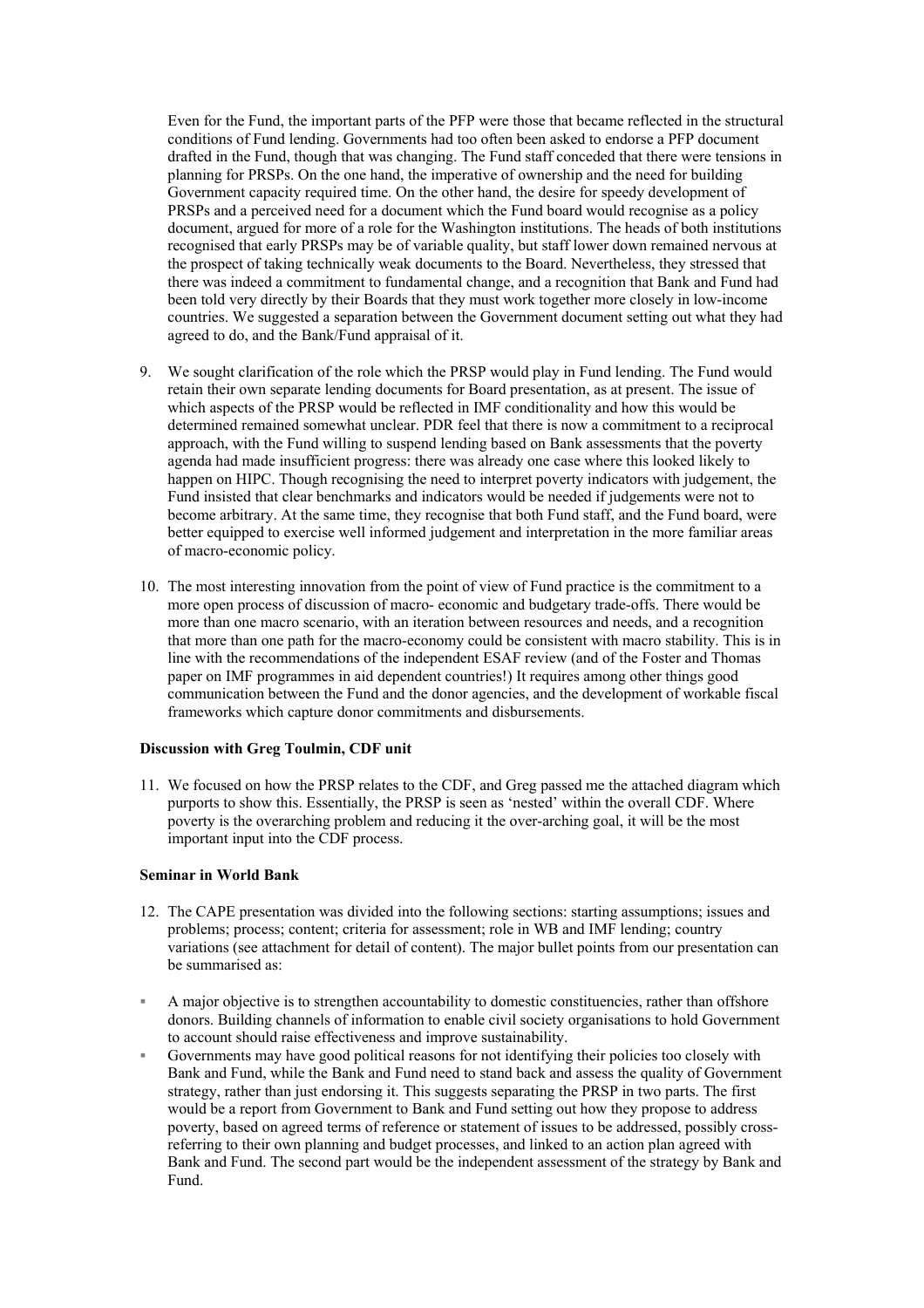- Complex goals need to be sequenced, and it is unrealistic to think of PRSPs as finished products. The assessment by Bank and Fund should be rigorous in terms of the questions addressed, and appraisal of the adequacy of the Government response to the issues, but will not require all of the analysis to be in place at the outset. It will assess what has been done already, and the adequacy of the policy and programme response to poverty issues and policy options which can be clearly defined. It will also, however, be a report of what action Government is taking to generate the information, analysis, institutional mechanisms and organisational capacity to build towards a more effective poverty strategy in future. This is the only way in which the ambitious timetable can be met
- Stakeholders in partner countries and donor agencies need to be involved in developing the overall approach, an issue which is urgent to address.
- 13. Questions and comments indicated that many Bank staff are not yet well informed on this initiative – but there was broad support for the basic line of argument that ensuring space and flexibility in the process for country level ownership and accountability to emerge would be critical. There was also clearly some nervousness about the timescales which would be applied, and whether these would allow sufficient space for such considerations. The idea of 'sequencing' goals in terms of participation, ownership, information systems and analysis received some support. According to this perspective, in countries where little work had taken place in key areas (the analysis of poverty; monitoring of poverty trends; building political constituencies and momentum behind poverty reduction strategies; establishing effective and transparent budget monitoring systems etc.) the initial PRSP would be a relatively simple document. At a minimum it would outline three or four key goals in terms of strengthening the poverty reduction content of budgets and services – alongside a series of process goals whereby the capacity for poverty analysis, for budget management, for policy development, and the degree of communication with, and accountability to, domestic constituencies (including the poor) would be developed.
- 14. The temptations for donors to over-ride mainstream systems in countries will be strongest in those countries with weak capacity and a weak policy framework. The basic policy sequence associated with PRSPs must be designed in such a way that government and civil society in the countries concerned has the space and incentive to develop its own programme – which donor resources then support. The depth of change that this requires in donor agency cultures should not be underestimated. As one of the specialists in the central team remarked, the unfolding of the 'new world' of HIPC 2, the PRGF and the PRSP will entail a complex 'game' of incentives for donors, governments and other key actors – with the space for perverse incentives to emerge.
- 15. Many of the same issues were subsequently raised in a smaller meeting convened by Chris Scott, and involving members of the central team working on PRSPs. We were asked to provide further specific ideas on how the quality of the process could be assessed using monitorable indicators, and received some support to the idea of encouraging DFID to take a lead in consulting with a wider group beyond the Bank and Fund.

#### **Conclusion**

16. The difficult part of operationalising PRSPs in a range of differing country circumstances lies ahead. We believe our recommendations outline a practical approach to achieving this without sacrificing either ownership, participation, or rigorous assessments by the Bank and Fund. We also believe our approach holds out the best prospect for setting in place mechanisms by which policy improvements can be sustained through pressure from groups within the country. Moving in this direction will, however, require major efforts to forge a consensus which needs to reach beyond the Bank and Fund towards the countries themselves, and the wider donor community.

# **List of Persons Met**

**Anne Duncan, Poverty Reduction and Economic Management Vice Presidency, World Bank**

**Tony Boot, Assistant Director, Policy Development and Review Department, IMF**